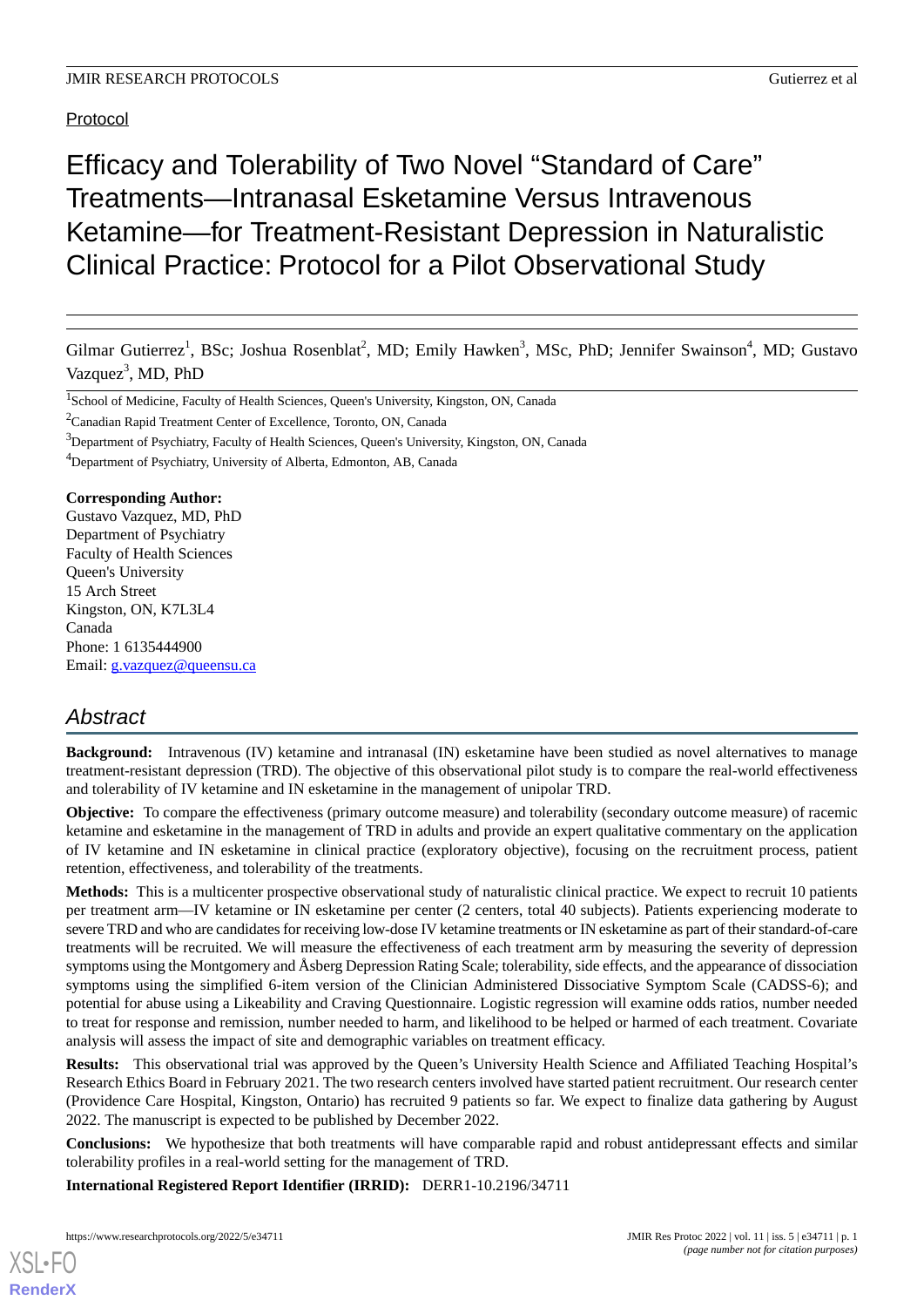*(JMIR Res Protoc 2022;11(5):e34711)* doi:  $10.2196/34711$ 

#### **KEYWORDS**

major depressive disorder; antidepressant; treatment; intervention; pharmacology; pharmacological; Treatment resistant depression; esketamine; ketamine; psychopharmacotherapy; pharmacotherapy; depression; depressive disorder; treatment; observational study

# *Introduction*

Racemic ketamine and its enantiomer esketamine have been studied as novel alternatives for treatment-resistant depression (TRD) in major depressive disorder (MDD) and bipolar depression [[1](#page-6-0)-[3\]](#page-6-1). Studies with intravenous (IV) racemic ketamine have demonstrated rapid and potent reduction of depressive symptoms after the administration of a single subanesthetic dose (response rate=3.01, 95% CI 1.96-4.62; remission rate=3.70, 95% CI 2.28-6.01) [[4-](#page-6-2)[8](#page-6-3)]. Studies with intranasal (IN) esketamine have shown effectiveness in the treatment of TRD for acute and long-term maintenance use (response rate=1.38, 95% CI 1.06-1.79; remission rate=1.47, 95% CI 1.12-1.94)  $[8,9]$  $[8,9]$  $[8,9]$ . These constitute relevant findings as MDD ranks among the top mental health disorders in the United States and Canada [[10](#page-6-5)[-12](#page-6-6)]. Further, this is the number 1 cause of disability from mental health disorder and number 2 overall, causing substantial losses in quality of life and productivity [[11](#page-6-7)[,12](#page-6-6)]. Unfortunately, most of the published data on the effectiveness and tolerability of these innovative treatments come from clinical trials and not from head-to-head comparative observations of naturalistic clinical practice [[8](#page-6-3)[,9](#page-6-4),[13\]](#page-6-8). Observational studies are important as they can provide a clearer picture of how these innovative therapies behave in a real-world setting, instead of the more ideal and tightly controlled environment of a clinical trial. Thus, this research study aims to fill this gap, through a head-to-head comparison of IV ketamine to IN esketamine treatment in a Canada-wide multicenter (Providence Care hospital in Kingston, Ontario, and the Canadian Rapid Treatment Center of Excellence in Toronto, Mississauga, and Ottawa) pilot evaluation of naturalistic clinical practice.

Owing to the significant prevalence and overall mental and physical health impact of TRD [[14-](#page-6-9)[16\]](#page-6-10), the understanding of the effectiveness and tolerability of IV ketamine and IN esketamine is paramount to the field. Applying meta-analytic comparison across clinical trials, IV ketamine has been shown to be more efficacious and tolerable than IN esketamine for the treatment of depression [[8\]](#page-6-3). Additionally, research has shown that aside from its antidepressant properties, IV ketamine can rapidly reduce suicidal ideation in patients with depression [[7](#page-6-11)[,17](#page-7-0)-[20\]](#page-7-1), but IN esketamine has not  $[21,22]$  $[21,22]$  $[21,22]$  $[21,22]$ . However, it is important to note that IN esketamine has been approved by the US Food and Drug Administration (FDA) for the treatment of TRD and has clinical trials supporting its use with more long-term data and larger sample sizes than IV ketamine [[8\]](#page-6-3). Moreover, it has been proposed that IN esketamine has a higher affinity for the N-methyl-D-aspartate (NMDA) receptors, is less psychomimetic, and has a greater analgesic and anesthetic effect than the R-ketamine enantiomer. This allows the use of lower

doses, potentially with less risk of side effects than IV ketamine [[23,](#page-7-4)[24\]](#page-7-5).

Therefore, our primary objective will be to compare the effectiveness of IV ketamine and IN esketamine to each achieve clinical response and remission based on the changes of depression scores according to the Montgomery and Åsberg Depression Rating Scale (MADRS) from baseline to study end point in patients with MDD experiencing TRD. We will use the clinical response to treatment to calculate the number needed to treat (NNT). Our secondary objective will be to evaluate the tolerability of these treatments by systematically assessing the appearance of the most commonly reported adverse effects. We will calculate the number needed to harm (NNH) and the likelihood of being helped or harmed (LHH) [\[25](#page-7-6)]. Finally, looking at the recruitment process of patients with MDD experiencing TRD across Canada and the effectiveness and tolerability of these treatments, we will comment on the feasibility of implementing IV ketamine and IN esketamine as standard-of-care treatments as our exploratory outcome objective. The understanding of these novel treatments continues to evolve; thus, our study will supplement the available literature and guide clinical practice in support of either or both treatments in terms of effectiveness and tolerability.

# *Methods*

## **Study Design**

This is a multicenter (Providence Care hospital in Kingston, and the Canadian Rapid Treatment Center of Excellence in Toronto, Mississauga, and Ottawa) observational pilot study of naturalistic clinical practice comparing the efficacy and tolerability of IV ketamine and IN esketamine in the management of patients with MDD and those with TRD [[26\]](#page-7-7). Both IV ketamine and IN esketamine treatments are administered in accordance with the standards-of-care national clinical guidelines [[27](#page-7-8)[-29](#page-7-9)] and pharmaceutical's monograph approved by Health Canada [[30\]](#page-7-10), respectively. Participants with moderate to severe MDD experiencing TRD who have been assessed and approved to receive these innovative therapies will go through an acute phase of treatment of up to 8 sessions (IV ketamine or IN esketamine) for 4 weeks. After the acute phase, patients may continue their treatments per each center's clinical protocols and will not be followed as part of this research project. Depression symptom severity will be assessed through the treatment course using the MADRS [[31\]](#page-7-11). Side effects will be recorded through treatment sessions as well, using a checklist of common side effects [[32\]](#page-7-12), and we will use the Simplified 6-Item Clinician Administered Dissociative Symptoms Scale (CADSS-6) [[33\]](#page-7-13) to assess the severity of dissociative symptoms during treatment (a common side effect in NMDA glutamatergic treatments). Further, potential for abuse of these treatments will be evaluated using a Likeability and Craving Questionnaire

 $XS$  • FO **[RenderX](http://www.renderx.com/)**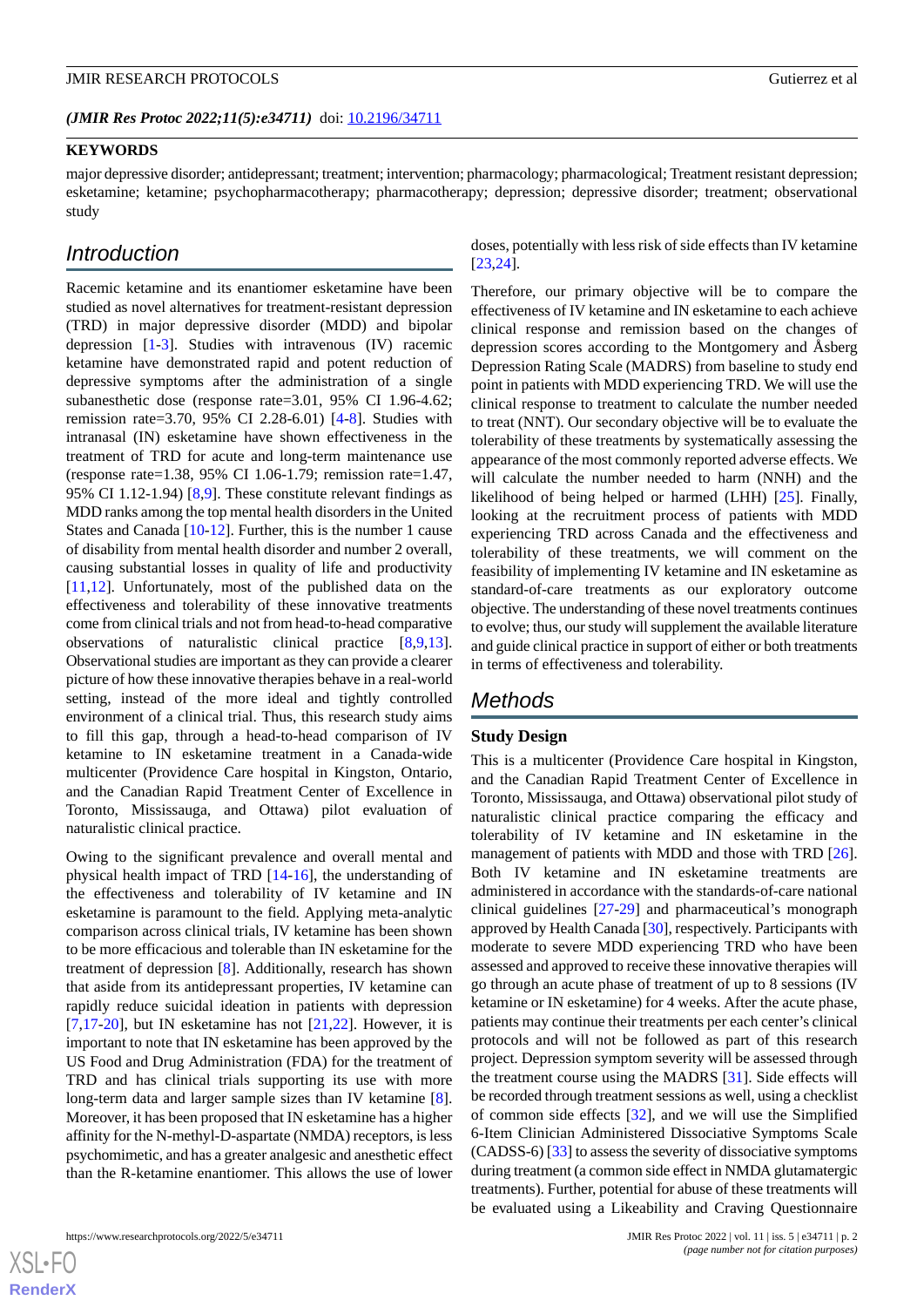(LCQ) (Dr Jennifer Swainson and Dr Jay Wang, University of Alberta, Edmonton). [Figure 1](#page-2-0) presents a summary of the experimental design.

<span id="page-2-0"></span>Figure 1. Study design overview. This study involves 4 weeks of acute ketamine treatment. During the acute phase the patients will have up to 2 sessions per week. Baseline MADRS total scores will be measured on the week before the first treatment. Then, MADRS, side effects and CADSS6 will be done up to 24 hours after the second, fourth, sixth and eighth sessions (side effects and CADSS-6 done up to 24 hours after the first session too). Likeability and Craving questionnaire will be done up to 24 hours after the first and eighth, sessions. CADSS: Clinician Administered Dissociative Symptom Scale; IN: intranasal; IV: Intravenous; MADRS: Montgomery and Åsberg Depression Rating Scale; TRD: treatment-resistant depression.



#### **Participants and Recruitment**

Patients (n=40), aged 18-65 years, with MDD as determined by Diagnostic and Statistical Manual of Mental Disorders, 5th edition, diagnostic criteria and characterized as moderate to severe TRD (baseline MADRS score≥20 and experienced at least 2 failed antidepressant trials of adequate dose and duration [[26](#page-7-7)[,34](#page-7-14)]) will be assessed to receive IV ketamine or IN esketamine treatment as part of their standard-of-care treatment. Exclusion criteria are reporting any active substance abuse, symptoms of psychosis, diagnosis of bipolar disorder, or personality disorder as the primary diagnosis (as defined by the patient's psychiatrist or primary care provider), uncontrolled hypertension, previous negative reaction to racemic ketamine or esketamine, and being currently pregnant or breastfeeding. These patients will be consented to be followed through their treatment course, as part of our research study. This is an observational open-label pilot study, which usually requires a minimum sample of 10-12 participants per treatment arm, considering a main study with a power estimate of 90% and CI of 95% [[35-](#page-7-15)[40\]](#page-8-0). Hence, we consider that our sample size (N=40) is sufficient.

#### **Demographics**

[XSL](http://www.w3.org/Style/XSL)•FO **[RenderX](http://www.renderx.com/)**

After obtaining consent to be enrolled in this study, a demographics questionnaire collecting the following information will be completed: age, gender, marital status, living situation,

education, employment, health plan or means of accessing either treatment, drug use, and diagnosed medical or psychiatric comorbidities. The aforementioned factors can influence disease and treatment progression in this patient population [\[41](#page-8-1),[42\]](#page-8-2). For instance, socioeconomic differences could promote or hinder the improvement of depression symptoms because of this treatment. Demographic data will be used to stratify our results to better understand their impact on treatment efficacy.

#### **Rapid-Acting Glutamatergic Treatments**

In the clinic, eligible patients will be offered IN esketamine as part of their standard-of-care treatment for TRD initially as an option. If their health insurance coverage cannot cover the costs of IN esketamine, then patients will be offered IV ketamine. We will observe patients undergoing either IV ketamine or IN esketamine treatments and record their vital signs, any potential side effects during and after administration, and changes in severity of depressive symptoms. For the acute phase, both treatments occur up to twice a week over a period of 4 weeks for a total of 6-8 sessions depending on each of the clinical site's protocols. Patients may choose to continue their treatments beyond this point in the maintenance phase, but they will not be followed up as part of this study. Patients are asked to have no solid foods or liquids (nil per os) 2 hours prior to treatment. Treatment sessions will occur at each of the 2 centers as part of their ongoing clinical services.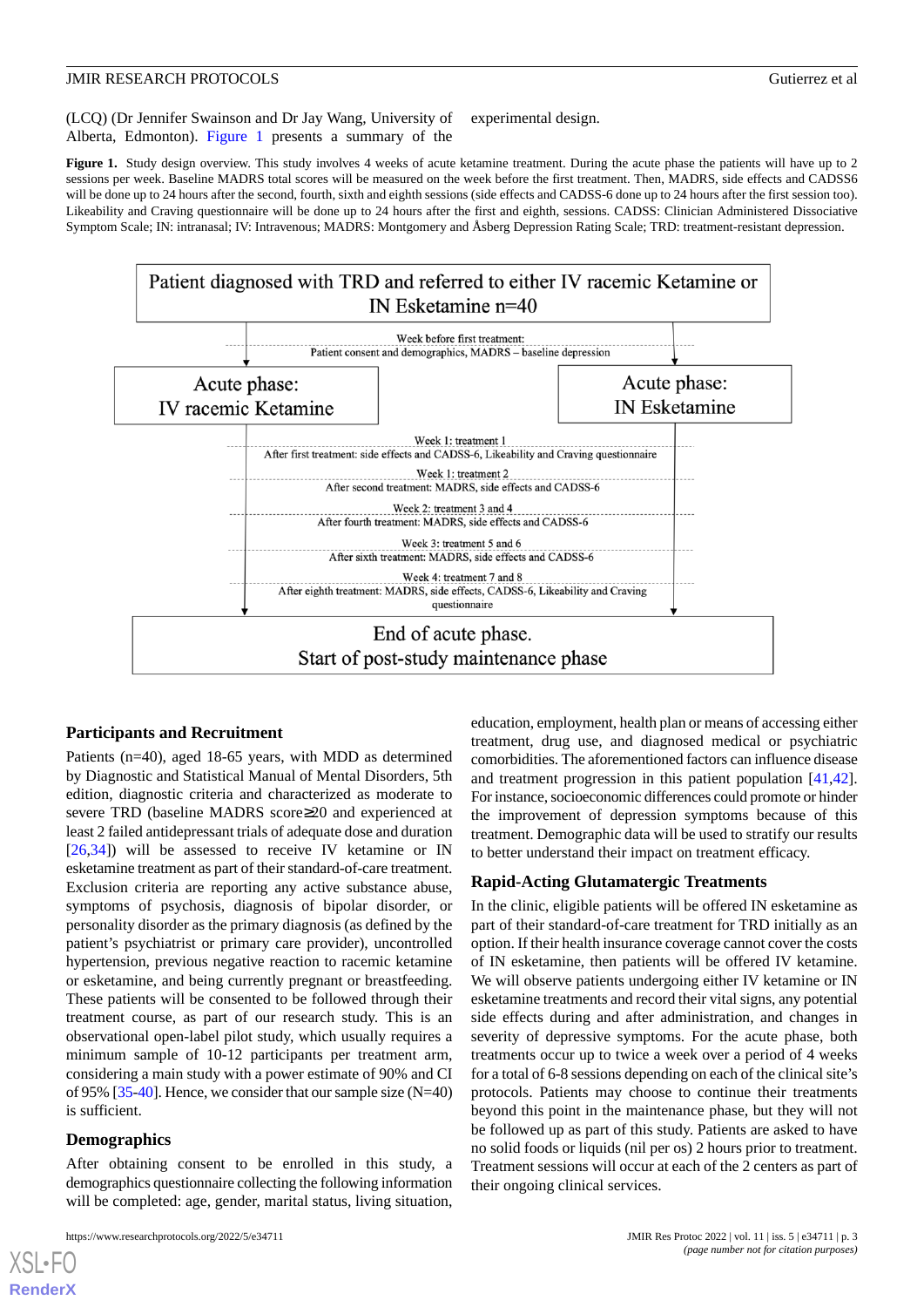For IV ketamine, an indwelling catheter placed in the nondominant arm is used. This treatment is administered at a subanesthetic dose: 0.5 mg/kg up to 1 mg/kg (depending on the level of response of the patient to the treatment) over 40 minutes. Administration is carried out with the patient in bed rest, and then the patient is asked to remain in bed for 30 minutes after administration before starting activity as tolerated. Nasal cannula oxygen may be administered if needed using side-stream capnometry monitoring. Pulse, blood pressure, pulse oximetry, and electrocardiography are assessed before the start and through the treatment with IV ketamine. Physiological monitoring data are recorded on a standard anesthesia record beginning 5 minutes before treatment. These patients are discharged after a minimum of 30 minutes post administration, provided that the vital signs have returned to baseline and that the patient is calm, alert, and oriented [\[27](#page-7-8)].

IN esketamine is administered as a spray that delivers a 14-mg dose per spray per nostril (28 mg total per device), which the patients self-administer under the supervision of a health care provider. Depending on the response of the patient to the treatment and their clinician's decision, they may self-administer up to 84 mg of IN esketamine, by using up to 3 devices, waiting 5 minutes between each 28-mg dose, per the esketamine product monograph [\[30](#page-7-10)]. Patients are allowed to start activity as tolerated after administration. Nasal cannula oxygen may be administered if needed using side-stream capnometry monitoring. Pulse, blood pressure, and pulse oximetry are assessed before the start and for 30 minutes after the IN spray of esketamine. Physiological monitoring data are recorded on a standard anesthesia record beginning 5 minutes before treatment. Then, these patients are discharged after a minimum of 2 hours post administration, provided that the vital signs have returned to baseline and that the patient is calm, alert, and oriented [[27\]](#page-7-8).

For IV ketamine, patients will start therapy at 0.5 mg/kg [[28](#page-7-16)[,29](#page-7-9),[43\]](#page-8-3). If the patient has a partial response (defined as a decrease in the MADRS total score of between 25% and <50% of the baseline) after the second week of treatment, the dose will be increased to 0.75 mg/kg for IV ketamine. For IN esketamine, the recommended dose titration by the manufacturer and approved by Health Canada will be followed (i.e., 56 mg on the first treatment and from then on 84 mg per treatment) [[44](#page-8-4)[,45](#page-8-5)]. Further dose modifications can be carried out on an individual level as needed, and an average dose throughout the treatment will be reported to account for these changes.

#### **Outcome Evaluation**

#### *Overview*

Effectiveness and tolerability of the ketamine treatments will be determined through assessment scales (MADRS, side effects checklist, CADSS-6, and LCQ) by a trained interviewer, over the phone, through videoconference, or in person when possible. We will inform the patient about the potential risks associated with a phone or videoconference assessment and obtain consent to continue before starting each assessment. Treatment effectiveness will be assessed using the MADRS [[31\]](#page-7-11), measuring baseline severity of depressive symptoms the week before the first session of either treatment (IV ketamine or IN esketamine), and then progression of depression symptoms through the

```
https://www.researchprotocols.org/2022/5/e34711 JMIR Res Protoc 2022 | vol. 11 | iss. 5 | e34711 | p. 4
```
treatment course once per week, up to 24 hours after the second, fourth, sixth, and eighth (study end point) sessions. Tolerability will be assessed by tracking the side effects and potential for abuse of either treatment. We used the side effects checklist ([Multimedia Appendix 1\)](#page-6-12) [\[32](#page-7-12)] and the CADSS-6 for symptoms of dissociation (a common side effect of ketamine treatment) [[33\]](#page-7-13) up to 24 hours after the first, second, fourth, sixth, and eighth sessions. Potential for abuse for either treatment will be determined using the LCQ ([Multimedia Appendix 2](#page-6-13)) up to 24 hours after the first and eighth sessions. [Figure 1](#page-2-0) provides an overview of the study design and the application of each of the mentioned scales through the treatment course.

#### *Primary Outcome Measure*

The effectiveness of racemic ketamine and IN esketamine in improving the depression scores will be determined from baseline to the study end point (completion of the treatment course) using the MADRS in patients with an episode of MDD and TRD. Response to treatment will be defined as a minimum reduction of 50% in their baseline depression score. We will calculate the number NNT for response and remission [\[25](#page-7-6)] based on this result. Remission from depression is defined as a depression rating of less than or equal to 10 on the MADRS [[46\]](#page-8-6). Improvement in suicidality will be defined as any change in suicidal ideation severity from baseline to study end point using MADRS item 10.

#### *Secondary Outcome Measures*

We will determine the tolerability of racemic ketamine and esketamine by calculating the NNH and the LHH [\[25](#page-7-6)] based on the number of patients who completed the treatment versus dropouts. Completion of treatment will be defined as the proportion of participants who remained in the study until the completion of the treatment course (6-8 sessions depending on each of the clinical site's protocols). Dropouts will be defined as patients who discontinued the study prematurely owing to any cause and owing to adverse events. Adverse events will be tracked using a checklist of side effects [\(Multimedia Appendix](#page-6-12) [1\)](#page-6-12) [\[32](#page-7-12)] and dissociation will be assessed using the CADSS-6 [[33\]](#page-7-13). All subjects will complete the LCQ at baseline and the end point to investigate the potential development of craving for these treatments as an adverse event ([Multimedia Appendix](#page-6-13) [2\)](#page-6-13).

#### *Exploratory Outcome Measures*

We will gather expert commentary from the attending physicians implementing IV ketamine and IN esketamine treatment at their respective collaborating research centers. We will focus on the recruitment process and overall patient experience (each researcher is asked to keep a systematic record of their recruitment process and patient retention). Then, with this information and the assessment of the effectiveness and tolerability of these treatments, we will make a qualitative commentary on the feasibility of implementing IV ketamine and IN esketamine as standard-of-care treatments in naturalistic clinical practice.

#### **Ethics and Privacy**

All components of this study were approved by the Queen's University Health Sciences and Affiliated Teaching Hospitals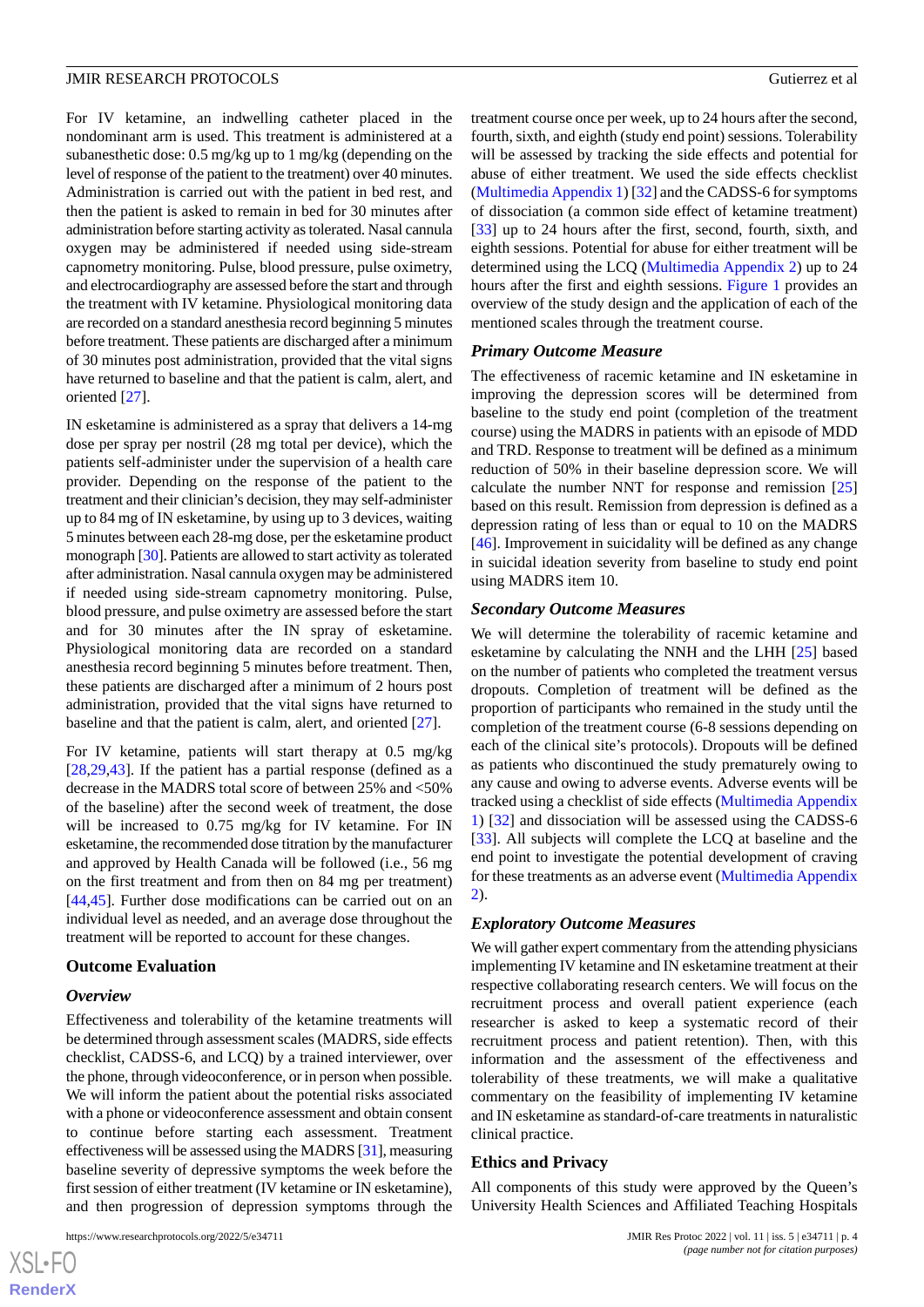Research Ethics Board. To protect their privacy, participants will be given an anonymous and unique code that was used to identify their data through all the assessment measures and data processing and for all purposes of knowledge dissemination (including but not limited to peer-reviewed publications, scientific presentations, grant proposals, and reports). Assessment data will be stored in secured and password-protected laptops for 5 years after the study completion date, and hard copies of consent forms and participants identifying data will be stored on site in secured lockers and destroyed 5 years after study completion. The research team will safeguard the privacy of the participants to the extent permitted by the applicable laws and duty to report. Grounds for breaching confidentiality will include immediate physical risk to the self or others, elder abuse, and child abuse and neglect.

#### **Data Analysis**

The collected data will be analyzed by applying descriptive statistics: mean, median, SD, maximum, and minimum scores for primary and secondary outcome measures and patients' demographics data. To assess treatment efficacy, changes in depression symptoms as measured with the MADRS with either IV ketamine or IN esketamine treatment and will be tracked and compared over time (1 month of the acute phase) using within-subjects repeated measures ANOVA for each treatment arm. Further, we will calculate the response to treatment as the proportion of patients who reached a minimum reduction of 50% from their baseline depression score by study end point and the remission from depression as the proportion of patients who reported a MADRS total score equal or less than 10 at the study end point [[46](#page-8-6)]. Logistic regression will be used to calculate odds ratios. Moreover, we will calculate the NNT, the NNH, and the LHH: NNT by considering the response to treatment and NNH by considering the proportion of patients who completed the study versus the dropouts and the adverse effects (side effects checklist and dissociation using the CADSS-6) experienced by the patients. LHH will be calculated as the ratio of NNH and NNT [\[25](#page-7-6)]. Linear regression will examine the contribution of treatment arm (IV ketamine versus IN esketamine), site, and patients' demographic data to account for the influence of these variables to our calculation of effectiveness. Adverse events will be reported in terms of frequency through the treatment course. The data will be compared using a Mann-Whitney *U* test to determine if there is a significant difference in the response to the 2 treatments (mean depressive scores, mean dissociation scores, and mean LCQ scores). The effect size of each treatment will be calculated using Cohen *d* [\[47](#page-8-7)].

# *Results*

Since this observational trial was approved by the Queen's University Health Science and Affiliated Teaching Hospitals Research Ethics Board in February 2021, we began offering patients the opportunity to participate in this study in March 2021 at the Mood Disorders Services in Providence Care Hospital, Kingston. Thus far, we have recruited 9 patients, and we expect to finalize data gathering from the 2 centers by August

2022 and analyze the findings by October 2022 at which point, we will begin our process of knowledge dissemination (including but not limited to peer-reviewed publications, scientific presentations, grant proposals, and reports). The manuscript is expected to be published by December 2022.

# *Discussion*

#### **Expected Findings**

Both IV ketamine and IN esketamine have been shown separately to be effective and potent at managing symptoms of TRD [[1-](#page-6-0)[8](#page-6-3)]. Meta-analytic indirect comparison of these 2 treatments favored IV ketamine, showing that overall, it has a higher response, higher remission rates, and lower dropouts than IN esketamine. Though it is important to mention that phase 3 studies tend to have smaller effect sizes than phase 2 studies [\[48](#page-8-8)], and unlike with ketamine, there are phase 3 studies with esketamine, which may impact this analysis [[8\]](#page-6-3). However, IN esketamine has been recently approved for the management of TRD by the FDA and Health Canada [[8\]](#page-6-3) and has several features that can make it a more desirable treatment. For instance, its higher affinity for the NMDA receptor means that it can be administered at lower doses than IV ketamine, and IN administration is more convenient and comfortable for patients than IV administration. However, the high cost of IN esketamine treatment may be a significant limiting factor for patients [[20,](#page-7-1)[23,](#page-7-4)[49\]](#page-8-9). Nevertheless, currently, there are no direct comparisons of these 2 treatments in clinical practice, and most of the information that we have about either treatment comes from clinical trials that usually present an overly idealistic version of real-world clinical practice  $[8,9,13]$  $[8,9,13]$  $[8,9,13]$  $[8,9,13]$  $[8,9,13]$ . Thus, this research study aims to fill this gap through a head-to-head comparison of racemic low-dose IV ketamine with IN esketamine treatment in a multicenter (Providence Care hospital in Kingston and the Canadian Rapid Treatment Center of Excellence in Toronto, Mississauga, and Ottawa) pilot evaluation of naturalistic clinical practice. Hence, through this study, we aim to guide clinical practice in support of either or both treatments in terms of effectiveness and tolerability.

The two main strengths of this study are that it observes the effectiveness and tolerability of these novel treatments in naturalistic clinical practice, and that both treatments are administered in the same 4 clinics and under similar conditions. Naturalistic clinical administration of IV ketamine and IN esketamine would allow us to better understand how these innovative therapies behave in a real-world setting and with the challenges of administering these treatments in clinical practice, such as scheduling conflicts, managing side effects, and modifying dosing schedules in accordance with symptom improvement and side effects, among others. Further, by having both treatments in the same clinical setting, with minimal changes other than the administration route, we hope to minimize external factors that could confound the effect of the treatments.

Our primary outcome focuses on determining the effectiveness of IV ketamine and IN esketamine on symptoms of depression in patients with MDD experiencing TRD. By applying the MADRS [\[31](#page-7-11)], we will track the change in the severity of

 $XS$ -FO **[RenderX](http://www.renderx.com/)**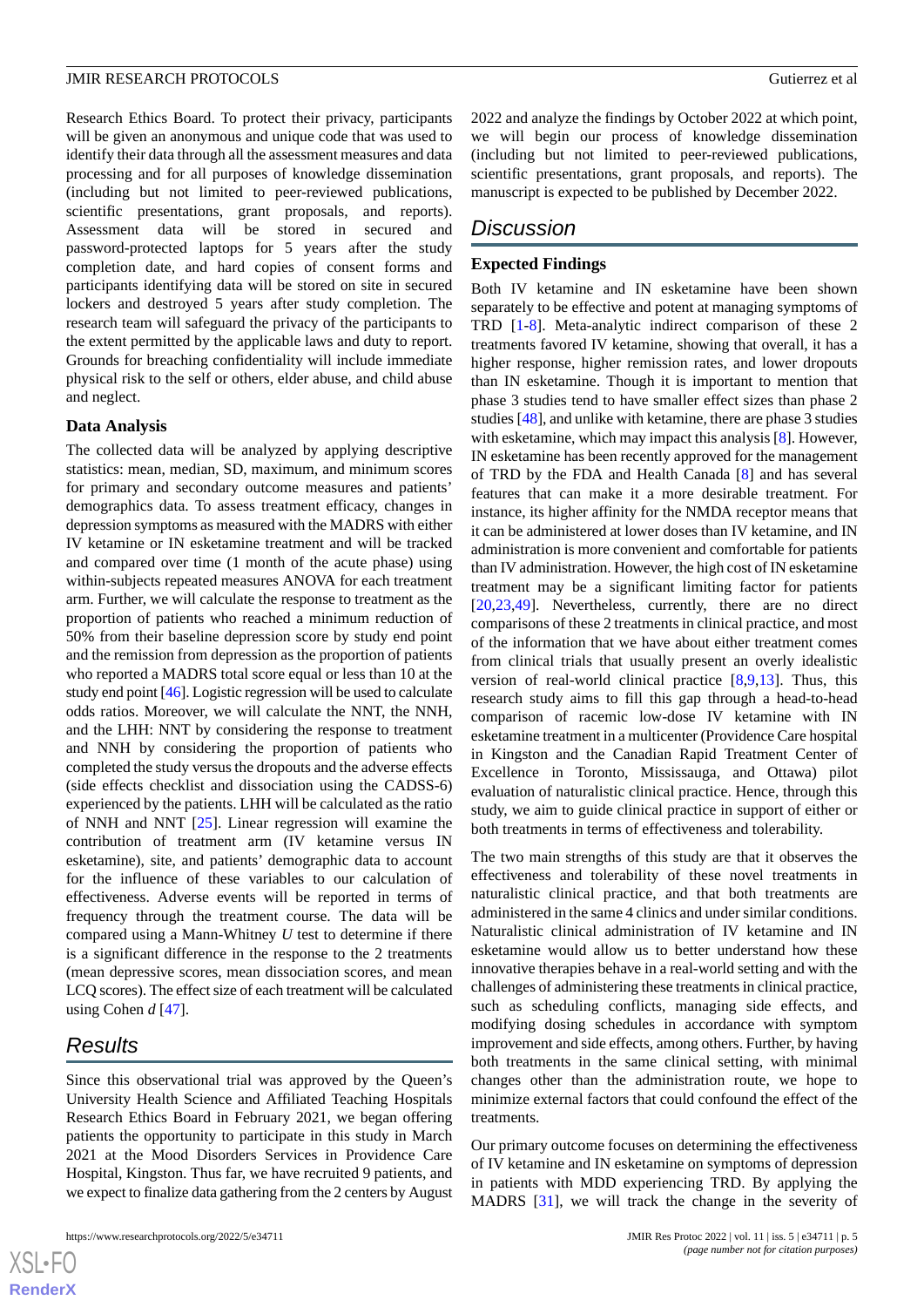depressive symptoms and compare the effectiveness of these 2 treatments in terms of clinical response and remission from depression and reduction in suicidal ideation. Clinical response results will be taken into account to calculate the NNT [\[25](#page-7-6)] for IV ketamine and IN esketamine. Our secondary outcome focuses on the tolerability of IV ketamine and IN esketamine on patients with MDD experiencing TRD. By applying different measurements focusing on side effects (side effects checklist [[32\]](#page-7-12)), including dissociation (CADSS-6 [[33\]](#page-7-13)) and potential for abuse or craving (LCQ), we will observe the patients through their treatment course to determine the NNH and the LHH [[25\]](#page-7-6). Our exploratory outcomes will focus on the expert commentary of the attending physicians at each of the collaborating research centers with regard to their recruitment process and patient experience through the treatment course. This information and our assessment of the effectiveness and tolerability of these treatments will be used to make a qualitative commentary on the feasibility of implementing IV ketamine and IN esketamine as standard-of-care treatments in naturalistic clinical practice. From this pilot study, we expect that IN esketamine may be less accessible (owing to cost) and thus less feasible for the average person with TRD. We also expect that both treatments will be similar in terms of effectiveness and tolerability; thus, these results will help inform clinical practice in the use of these novel treatments for the management of TRD.

## **Limitations and Future Research**

The main limitations in this study are associated with the challenges of real-world clinical practice. We foresee that scheduling conflicts with the patients' treatment sessions may cause alterations in the acute regimen, and some patients may choose to stop the treatment abruptly. Further, the significant cost and still scarce insurance coverage for IN esketamine treatment means that only some patients will be able to opt to receive this treatment. As a result, we may have biases in the

demographics of patients who are able to receive either treatment—this will be analyzed at the end of the study. Another limitation is that owing to COVID-19 restrictions, we have resorted to carrying out the assessment scales over the phone. This represents an important limitation, as a key part of understanding the patients' mental state is through their body language and their appearance. Furthermore, we are not able to carry out the assessment promptly after the treatment sessions and usually have to wait till the patient gets to their home. This represents a problem, especially for side effect–tracking (including dissociation), as the patient is asked to remember their state several hours after the treatment.

In terms of future direction, as this is a pilot study, we are planning to expand this study to include a comparison with other standard-of-care treatments for MDD and TRD. Further, we are planning to carry out a longer-term follow-up assessment of these patients—for 6 months and 1 year—to further assess the extent of the benefit of these innovative treatments. We will also expand the follow-up assessment to both patients who have continued with routine maintenance and those who have slowly tapered their sessions and may no longer be taking the medication. Through this future study, we could help determine effective ways to apply these treatments in clinical practice to achieve long-lasting results and better understand the potential benefits of these treatments over the long term.

## **Conclusions**

IV ketamine and IN esketamine are novel, rapid-acting, promising treatments for TRD; hence, we aim to understand whether these treatments are comparable in terms of effectiveness and tolerability in naturalistic clinical practice. We hypothesize that owing to the chemical similarity of these two compounds, they would have comparable effects; thus, we hope to inform clinical practice in support of either or both treatments.

# **Acknowledgments**

The design and development of this research project would not have been possible without the exceptional support of my supervisor, Dr Gustavo Vázquez. I would like to thank Dr Emily Hawken for her continuous support and guidance in the review of this paper. I extend a special thanks to our collaborators Dr Joshua Rosenblat and Dr Jennifer Swainson for their expertise and support in bringing this project to this stage.

# **Authors' Contributions**

GG acquired the data and drafted and critically reviewed the manuscript. JR collaborated in the multicenter study, was the principal investigator at the external site, and critically reviewed the manuscript. EH and GV conceptualized and designed the study and critically reviewed the manuscript. JS collaborated in the multicenter study, was the principal investigator at the external site, designed the assessment scale for Likeability and Craving of Ketamine/Esketamine, and critically reviewed the study.

#### **Conflicts of Interest**

GV has received consulting and speaking honoraria from AbbVie, Allergan, CANMAT, Elea/Phoenix, Eurofarma, Gador, Janssen, Lundbeck, NeonMind Biosciences, Tecnofarma, Raffo, Otsuka, Psicofarma, and Sunovion, and research grants from CAN-BIND, CIHR, PCH and Queen's University. JR has received research grant support from the Canadian Institute of Health Research (CIHR), Physician Services Inc (PSI) Foundation, Labatt Brain Health Network, Brain and Cognition Discovery Foundation (BCDF), Canadian Cancer Society, Canadian Psychiatric Association, Academic Scholars Award, American Psychiatric Association, American Society of Psychopharmacology, University of Toronto, University Health Network Centre for Mental Health, Joseph M. West Family Memorial Fund and Timeposters Fellowship and industry funding for speaker/consultation/research fees from Janssen, Allergan, Lundbeck, Sunovion and COMPASS. He is the Chief Medical and Scientific Officer of Braxia Scientific and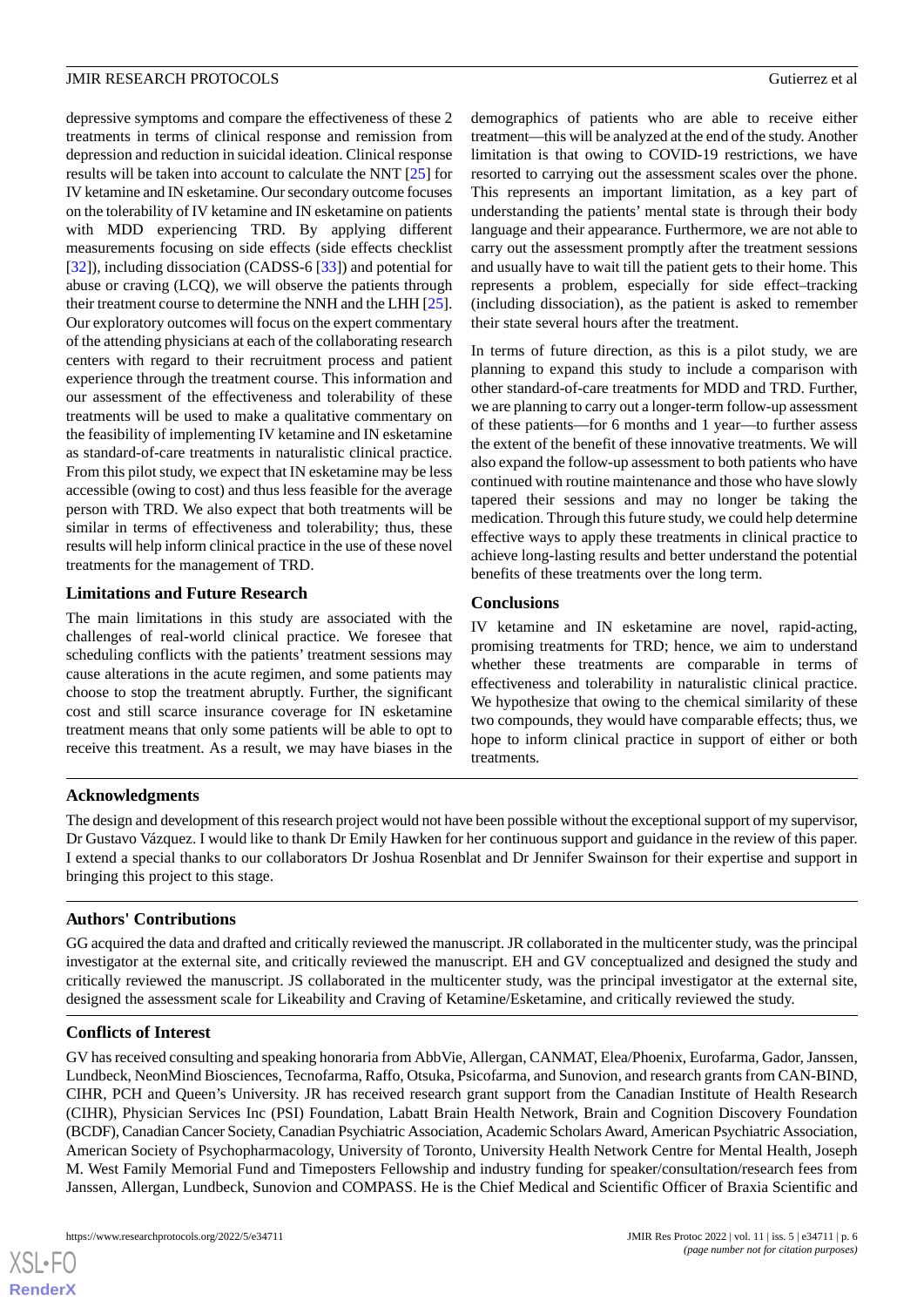the medical director of Braxia Health (formerly known as Canadian Rapid Treatment Centre of Excellence). JS has received honoraria from AbbVie, Bausch Health, Lundbeck, Otsuka, CCRN, Janssen, Eisai, Sunovion, and is a medical advisor for the Newly Institute. The authors have no further conflicts to declare.

# <span id="page-6-12"></span>**Multimedia Appendix 1**

Side Effects Checklist. [[DOCX File , 13 KB](https://jmir.org/api/download?alt_name=resprot_v11i5e34711_app1.docx&filename=f420263e0198149a7570eb85f08e8f42.docx)-[Multimedia Appendix 1\]](https://jmir.org/api/download?alt_name=resprot_v11i5e34711_app1.docx&filename=f420263e0198149a7570eb85f08e8f42.docx)

# <span id="page-6-13"></span>**Multimedia Appendix 2**

Likeability & Craving Questionnaire. [[DOCX File , 58 KB](https://jmir.org/api/download?alt_name=resprot_v11i5e34711_app2.docx&filename=e947634d5082d72b39432f3ff14acd04.docx)-[Multimedia Appendix 2\]](https://jmir.org/api/download?alt_name=resprot_v11i5e34711_app2.docx&filename=e947634d5082d72b39432f3ff14acd04.docx)

## <span id="page-6-0"></span>**References**

- 1. Lener MS, Kadriu B, Zarate CA. Ketamine and Beyond: Investigations into the Potential of Glutamatergic Agents to Treat Depression. Drugs 2017 Mar;77(4):381-401 [[FREE Full text](http://europepmc.org/abstract/MED/28194724)] [doi: [10.1007/s40265-017-0702-8\]](http://dx.doi.org/10.1007/s40265-017-0702-8) [Medline: [28194724\]](http://www.ncbi.nlm.nih.gov/entrez/query.fcgi?cmd=Retrieve&db=PubMed&list_uids=28194724&dopt=Abstract)
- <span id="page-6-1"></span>2. Bahr R, Lopez A, Rey J. Intranasal Esketamine (Spravato) for Use in Treatment-Resistant Depression In Conjunction With an Oral Antidepressant. P T 2019 Jun;44(6):340-375 [\[FREE Full text\]](http://europepmc.org/abstract/MED/31160868) [Medline: [31160868](http://www.ncbi.nlm.nih.gov/entrez/query.fcgi?cmd=Retrieve&db=PubMed&list_uids=31160868&dopt=Abstract)]
- <span id="page-6-2"></span>3. Bahji A, Zarate C, Vazquez G. Ketamine for Bipolar Depression: A Systematic Review. Int J Neuropsychopharmacol 2021 Jul 23;24(7):535-541 [\[FREE Full text\]](https://academic.oup.com/ijnp/article-lookup/doi/10.1093/ijnp/pyab023) [doi: [10.1093/ijnp/pyab023\]](http://dx.doi.org/10.1093/ijnp/pyab023) [Medline: [33929489](http://www.ncbi.nlm.nih.gov/entrez/query.fcgi?cmd=Retrieve&db=PubMed&list_uids=33929489&dopt=Abstract)]
- 4. Berman RM, Cappiello A, Anand A, Oren DA, Heninger GR, Charney DS, et al. Antidepressant effects of ketamine in depressed patients. Biological Psychiatry 2000 Feb 15;47(4):351-354. [doi: [10.1016/s0006-3223\(99\)00230-9\]](http://dx.doi.org/10.1016/s0006-3223(99)00230-9) [Medline: [10686270](http://www.ncbi.nlm.nih.gov/entrez/query.fcgi?cmd=Retrieve&db=PubMed&list_uids=10686270&dopt=Abstract)]
- 5. Hu Y, Xiang Y, Fang J, Zu S, Sha S, Shi H, et al. Single i.v. ketamine augmentation of newly initiated escitalopram for major depression: results from a randomized, placebo-controlled 4-week study. Psychol Med 2016 Feb;46(3):623-635. [doi: [10.1017/S0033291715002159\]](http://dx.doi.org/10.1017/S0033291715002159) [Medline: [26478208](http://www.ncbi.nlm.nih.gov/entrez/query.fcgi?cmd=Retrieve&db=PubMed&list_uids=26478208&dopt=Abstract)]
- <span id="page-6-11"></span>6. Ionescu DF, Luckenbaugh DA, Niciu MJ, Richards EM, Zarate CA. A single infusion of ketamine improves depression scores in patients with anxious bipolar depression. Bipolar Disord 2015 Jun;17(4):438-443 [\[FREE Full text\]](http://europepmc.org/abstract/MED/25400146) [doi: [10.1111/bdi.12277](http://dx.doi.org/10.1111/bdi.12277)] [Medline: [25400146\]](http://www.ncbi.nlm.nih.gov/entrez/query.fcgi?cmd=Retrieve&db=PubMed&list_uids=25400146&dopt=Abstract)
- <span id="page-6-3"></span>7. Wilkinson ST, Ballard ED, Bloch MH, Mathew SJ, Murrough JW, Feder A, et al. The Effect of a Single Dose of Intravenous Ketamine on Suicidal Ideation: A Systematic Review and Individual Participant Data Meta-Analysis. Am J Psychiatry 2018 Feb 01;175(2):150-158 [[FREE Full text](http://europepmc.org/abstract/MED/28969441)] [doi: [10.1176/appi.ajp.2017.17040472\]](http://dx.doi.org/10.1176/appi.ajp.2017.17040472) [Medline: [28969441\]](http://www.ncbi.nlm.nih.gov/entrez/query.fcgi?cmd=Retrieve&db=PubMed&list_uids=28969441&dopt=Abstract)
- <span id="page-6-4"></span>8. Bahji A, Vazquez GH, Zarate CA. Comparative efficacy of racemic ketamine and esketamine for depression: A systematic review and meta-analysis. J Affect Disord 2021 Jan 01;278:542-555 [[FREE Full text](http://europepmc.org/abstract/MED/33022440)] [doi: [10.1016/j.jad.2020.09.071\]](http://dx.doi.org/10.1016/j.jad.2020.09.071) [Medline: [33022440](http://www.ncbi.nlm.nih.gov/entrez/query.fcgi?cmd=Retrieve&db=PubMed&list_uids=33022440&dopt=Abstract)]
- <span id="page-6-7"></span><span id="page-6-5"></span>9. Citrome L, DiBernardo A, Singh J. Appraising esketamine nasal spray for the management of treatment-resistant depression in adults: Number needed to treat, number needed to harm, and likelihood to be helped or harmed. J Affect Disord 2020 Jun 15;271:228-238. [doi: [10.1016/j.jad.2020.03.106](http://dx.doi.org/10.1016/j.jad.2020.03.106)] [Medline: [32479321](http://www.ncbi.nlm.nih.gov/entrez/query.fcgi?cmd=Retrieve&db=PubMed&list_uids=32479321&dopt=Abstract)]
- <span id="page-6-6"></span>10. What is Depression? Government of Canada. 2016. URL: [https://www.canada.ca/en/public-health/services/chronic-diseases/](https://www.canada.ca/en/public-health/services/chronic-diseases/mental-illness/what-depression.html) [mental-illness/what-depression.html](https://www.canada.ca/en/public-health/services/chronic-diseases/mental-illness/what-depression.html) [accessed 2022-05-12]
- <span id="page-6-8"></span>11. Greenberg PE, Fournier A, Sisitsky T, Pike CT, Kessler RC. The economic burden of adults with major depressive disorder in the United States (2005 and 2010). J Clin Psychiatry 2015 Feb;76(2):155-162 [[FREE Full text\]](http://www.psychiatrist.com/jcp/article/pages/2015/v76n02/v76n0204.aspx) [doi: [10.4088/JCP.14m09298](http://dx.doi.org/10.4088/JCP.14m09298)] [Medline: [25742202\]](http://www.ncbi.nlm.nih.gov/entrez/query.fcgi?cmd=Retrieve&db=PubMed&list_uids=25742202&dopt=Abstract)
- <span id="page-6-9"></span>12. Depression. World Health Organization. 2021 Sep 13. URL: <https://www.who.int/news-room/fact-sheets/detail/depression> [accessed 2022-05-12]
- 13. Correia-Melo FS, Leal GC, Vieira F, Jesus-Nunes AP, Mello RP, Magnavita G, et al. Efficacy and safety of adjunctive therapy using esketamine or racemic ketamine for adult treatment-resistant depression: A randomized, double-blind, non-inferiority study. J Affect Disord 2020 Mar 01;264:527-534. [doi: [10.1016/j.jad.2019.11.086](http://dx.doi.org/10.1016/j.jad.2019.11.086)] [Medline: [31786030\]](http://www.ncbi.nlm.nih.gov/entrez/query.fcgi?cmd=Retrieve&db=PubMed&list_uids=31786030&dopt=Abstract)
- <span id="page-6-10"></span>14. Pérez-Sola V, Roca M, Alonso J, Gabilondo A, Hernando T, Sicras-Mainar A, et al. Economic impact of treatment-resistant depression: A retrospective observational study. J Affect Disord 2021 Dec 01;295:578-586 [[FREE Full text](https://linkinghub.elsevier.com/retrieve/pii/S0165-0327(21)00841-7)] [doi: [10.1016/j.jad.2021.08.036\]](http://dx.doi.org/10.1016/j.jad.2021.08.036) [Medline: [34509073\]](http://www.ncbi.nlm.nih.gov/entrez/query.fcgi?cmd=Retrieve&db=PubMed&list_uids=34509073&dopt=Abstract)
- 15. McIntyre RS, Millson B, Power GS. Burden of Treatment Resistant Depression (TRD) in patients with major depressive disorder in Ontario using Institute for Clinical Evaluative Sciences (ICES) databases: Economic burden and healthcare resource utilization. J Affect Disord 2020 Dec 01;277:30-38 [\[FREE Full text\]](https://linkinghub.elsevier.com/retrieve/pii/S0165-0327(20)32490-3) [doi: [10.1016/j.jad.2020.07.045](http://dx.doi.org/10.1016/j.jad.2020.07.045)] [Medline: [32791390](http://www.ncbi.nlm.nih.gov/entrez/query.fcgi?cmd=Retrieve&db=PubMed&list_uids=32791390&dopt=Abstract)]
- 16. Fekadu A, Wooderson SC, Rane LJ, Markopoulou K, Poon L, Cleare AJ. Long-term impact of residual symptoms in treatment-resistant depression. Can J Psychiatry 2011 Sep;56(9):549-557. [doi: [10.1177/070674371105600906\]](http://dx.doi.org/10.1177/070674371105600906) [Medline: [21959030](http://www.ncbi.nlm.nih.gov/entrez/query.fcgi?cmd=Retrieve&db=PubMed&list_uids=21959030&dopt=Abstract)]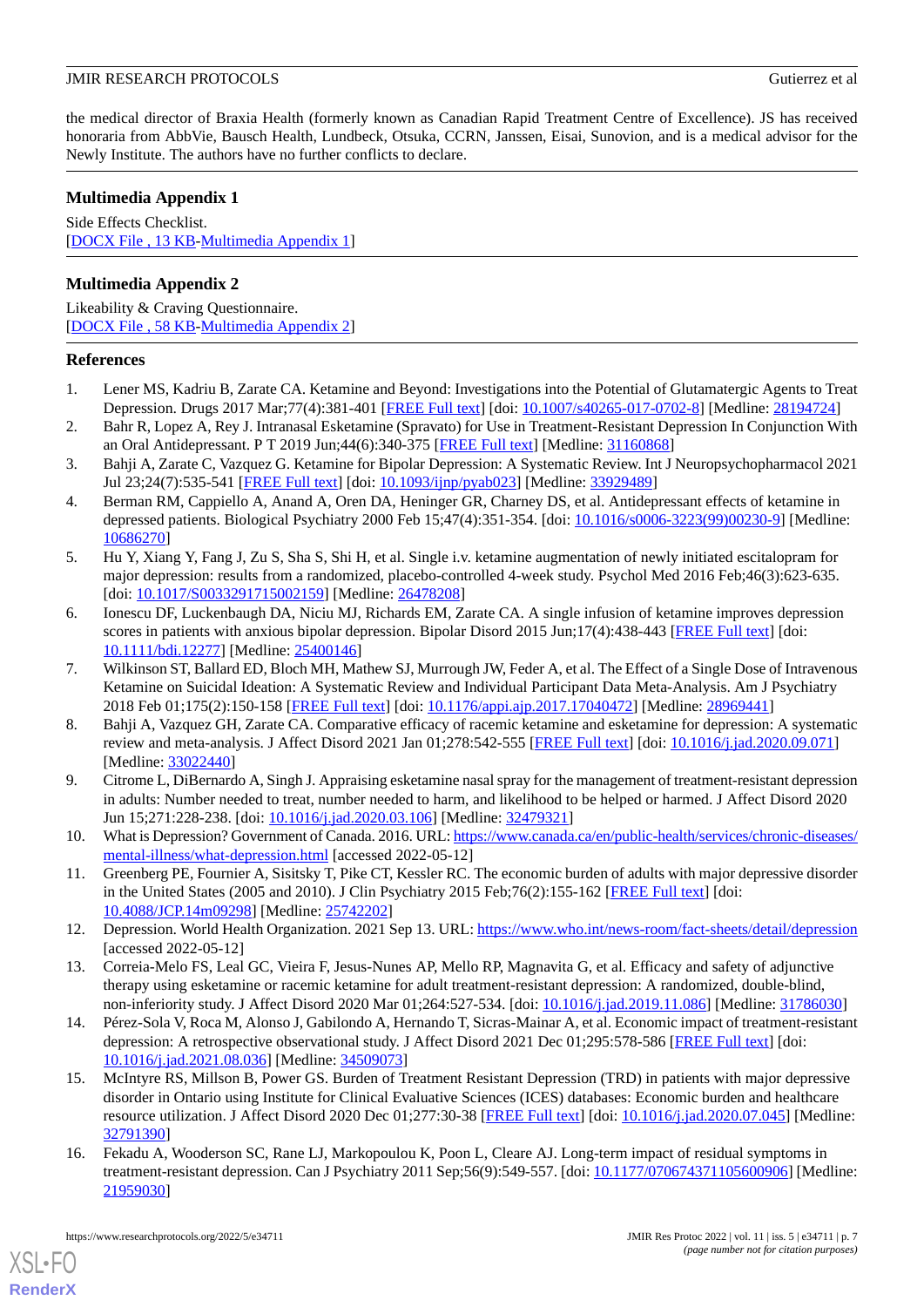- <span id="page-7-0"></span>17. Grunebaum MF, Ellis SP, Keilp JG, Moitra VK, Cooper TB, Marver JE, et al. Ketamine versus midazolam in bipolar depression with suicidal thoughts: A pilot midazolam-controlled randomized clinical trial. Bipolar Disord 2017 May;19(3):176-183. [doi: [10.1111/bdi.12487](http://dx.doi.org/10.1111/bdi.12487)] [Medline: [28452409](http://www.ncbi.nlm.nih.gov/entrez/query.fcgi?cmd=Retrieve&db=PubMed&list_uids=28452409&dopt=Abstract)]
- 18. López-Díaz Á, Fernández-González JL, Luján-Jiménez JE, Galiano-Rus S, Gutiérrez-Rojas L. Use of repeated intravenous ketamine therapy in treatment-resistant bipolar depression with suicidal behaviour: a case report from Spain. Ther Adv Psychopharmacol 2017 Apr;7(4):137-140 [[FREE Full text\]](https://journals.sagepub.com/doi/10.1177/2045125316675578?url_ver=Z39.88-2003&rfr_id=ori:rid:crossref.org&rfr_dat=cr_pub%3dpubmed) [doi: [10.1177/2045125316675578](http://dx.doi.org/10.1177/2045125316675578)] [Medline: [28540033](http://www.ncbi.nlm.nih.gov/entrez/query.fcgi?cmd=Retrieve&db=PubMed&list_uids=28540033&dopt=Abstract)]
- <span id="page-7-1"></span>19. Reinstatler L, Youssef NA. Ketamine as a potential treatment for suicidal ideation: a systematic review of the literature. Drugs R D 2015 Mar;15(1):37-43 [[FREE Full text](http://europepmc.org/abstract/MED/25773961)] [doi: [10.1007/s40268-015-0081-0\]](http://dx.doi.org/10.1007/s40268-015-0081-0) [Medline: [25773961\]](http://www.ncbi.nlm.nih.gov/entrez/query.fcgi?cmd=Retrieve&db=PubMed&list_uids=25773961&dopt=Abstract)
- <span id="page-7-2"></span>20. Witt K, Potts J, Hubers A, Grunebaum MF, Murrough JW, Loo C, et al. Ketamine for suicidal ideation in adults with psychiatric disorders: A systematic review and meta-analysis of treatment trials. Aust N Z J Psychiatry 2020 Jan;54(1):29-45. [doi: [10.1177/0004867419883341](http://dx.doi.org/10.1177/0004867419883341)] [Medline: [31729893\]](http://www.ncbi.nlm.nih.gov/entrez/query.fcgi?cmd=Retrieve&db=PubMed&list_uids=31729893&dopt=Abstract)
- <span id="page-7-3"></span>21. Ionescu D, Fu D, Qiu X, Lane R, Lim P, Kasper S, et al. Esketamine Nasal Spray for Rapid Reduction of Depressive Symptoms in Patients With Major Depressive Disorder Who Have Active Suicide Ideation With Intent: Results of a Phase 3, Double-Blind, Randomized Study (ASPIRE II). Int J Neuropsychopharmacol 2021 Jan 20;24(1):22-31 [[FREE Full text](https://academic.oup.com/ijnp/article-lookup/doi/10.1093/ijnp/pyaa068)] [doi: [10.1093/ijnp/pyaa068](http://dx.doi.org/10.1093/ijnp/pyaa068)] [Medline: [32861217](http://www.ncbi.nlm.nih.gov/entrez/query.fcgi?cmd=Retrieve&db=PubMed&list_uids=32861217&dopt=Abstract)]
- <span id="page-7-4"></span>22. Fu D, Ionescu DF, Li X, Lane R, Lim P, Sanacora G, et al. Esketamine Nasal Spray for Rapid Reduction of Major Depressive Disorder Symptoms in Patients Who Have Active Suicidal Ideation With Intent: Double-Blind, Randomized Study (ASPIRE I). J Clin Psychiatry 2020 May 12;81(3) [[FREE Full text](http://www.psychiatrist.com/JCP/article/Pages/esketamine-nasal-spray-rapidly-reduces-depression.aspx)] [doi: [10.4088/JCP.19m13191\]](http://dx.doi.org/10.4088/JCP.19m13191) [Medline: [32412700\]](http://www.ncbi.nlm.nih.gov/entrez/query.fcgi?cmd=Retrieve&db=PubMed&list_uids=32412700&dopt=Abstract)
- <span id="page-7-5"></span>23. Andrade C. Ketamine for Depression, 3: Does Chirality Matter? J Clin Psychiatry 2017 Jun;78(6):e674-e677 [[FREE Full](http://www.psychiatrist.com/JCP/article/Pages/2017/v78n06/v78n0608.aspx) [text](http://www.psychiatrist.com/JCP/article/Pages/2017/v78n06/v78n0608.aspx)] [doi: [10.4088/JCP.17f11681\]](http://dx.doi.org/10.4088/JCP.17f11681) [Medline: [28682536\]](http://www.ncbi.nlm.nih.gov/entrez/query.fcgi?cmd=Retrieve&db=PubMed&list_uids=28682536&dopt=Abstract)
- <span id="page-7-6"></span>24. Correia-Melo F, Leal G, Carvalho M, Jesus-Nunes AP, Ferreira C, Vieira F, et al. Comparative study of esketamine and racemic ketamine in treatment-resistant depression: Protocol for a non-inferiority clinical trial. Medicine (Baltimore) 2018 Sep;97(38):e12414 [\[FREE Full text](https://doi.org/10.1097/MD.0000000000012414)] [doi: [10.1097/MD.0000000000012414](http://dx.doi.org/10.1097/MD.0000000000012414)] [Medline: [30235716](http://www.ncbi.nlm.nih.gov/entrez/query.fcgi?cmd=Retrieve&db=PubMed&list_uids=30235716&dopt=Abstract)]
- <span id="page-7-7"></span>25. Citrome L, Ketter TA. When does a difference make a difference? Interpretation of number needed to treat, number needed to harm, and likelihood to be helped or harmed. Int J Clin Pract 2013 May; $67(5)$ : $407-411$ . [doi:  $10.1111/i$ ; $[cp.12142]$ ] [Medline: [23574101](http://www.ncbi.nlm.nih.gov/entrez/query.fcgi?cmd=Retrieve&db=PubMed&list_uids=23574101&dopt=Abstract)]
- <span id="page-7-16"></span><span id="page-7-8"></span>26. Brown S, Rittenbach K, Cheung S, McKean G, MacMaster FP, Clement F. Current and Common Definitions of Treatment-Resistant Depression: Findings from a Systematic Review and Qualitative Interviews. Can J Psychiatry 2019 Jun;64(6):380-387 [[FREE Full text](http://europepmc.org/abstract/MED/30763119)] [doi: [10.1177/0706743719828965\]](http://dx.doi.org/10.1177/0706743719828965) [Medline: [30763119\]](http://www.ncbi.nlm.nih.gov/entrez/query.fcgi?cmd=Retrieve&db=PubMed&list_uids=30763119&dopt=Abstract)
- 27. Ketamine. Providence Care. 2021. URL: <https://providencecare.ca/services-referrals/ketamine/> [accessed 2022-05-12]
- <span id="page-7-9"></span>28. Swainson J, McGirr A, Blier P, Brietzke E, Richard-Devantoy S, Ravindran N, et al. The Canadian Network for Mood and Anxiety Treatments (CANMAT) Task Force Recommendations for the Use of Racemic Ketamine in Adults with Major Depressive Disorder: Recommandations Du Groupe De Travail Du Réseau Canadien Pour Les Traitements De L'humeur Et De L'anxiété (Canmat) Concernant L'utilisation De La Kétamine Racémique Chez Les Adultes Souffrant De Trouble Dépressif Majeur. Can J Psychiatry 2021 Feb;66(2):113-125 [[FREE Full text\]](http://europepmc.org/abstract/MED/33174760) [doi: [10.1177/0706743720970860](http://dx.doi.org/10.1177/0706743720970860)] [Medline: [33174760](http://www.ncbi.nlm.nih.gov/entrez/query.fcgi?cmd=Retrieve&db=PubMed&list_uids=33174760&dopt=Abstract)]
- <span id="page-7-11"></span><span id="page-7-10"></span>29. McIntyre RS, Rosenblat JD, Nemeroff CB, Sanacora G, Murrough JW, Berk M, et al. Synthesizing the Evidence for Ketamine and Esketamine in Treatment-Resistant Depression: An International Expert Opinion on the Available Evidence and Implementation. Am J Psychiatry 2021 May 01;178(5):383-399. [doi: [10.1176/appi.ajp.2020.20081251\]](http://dx.doi.org/10.1176/appi.ajp.2020.20081251) [Medline: [33726522](http://www.ncbi.nlm.nih.gov/entrez/query.fcgi?cmd=Retrieve&db=PubMed&list_uids=33726522&dopt=Abstract)]
- <span id="page-7-13"></span><span id="page-7-12"></span>30. Product information. Government of Canada. 2021. URL: [https://health-products.canada.ca/dpd-bdpp/info.](https://health-products.canada.ca/dpd-bdpp/info.do?lang=en&code=98903) [do?lang=en&code=98903](https://health-products.canada.ca/dpd-bdpp/info.do?lang=en&code=98903) [accessed 2022-05-12]
- 31. Montgomery A, Asberg M. A new depression scale designed to be sensitive to change. Br J Psychiatry 1979 Apr;134:382-389. [doi: [10.1192/bjp.134.4.382](http://dx.doi.org/10.1192/bjp.134.4.382)] [Medline: [444788](http://www.ncbi.nlm.nih.gov/entrez/query.fcgi?cmd=Retrieve&db=PubMed&list_uids=444788&dopt=Abstract)]
- <span id="page-7-14"></span>32. Short B, Fong J, Galvez V, Shelker W, Loo CK. Side-effects associated with ketamine use in depression: a systematic review. The Lancet Psychiatry 2018 Jan;5(1):65-78. [doi: [10.1016/S2215-0366\(17\)30272-9\]](http://dx.doi.org/10.1016/S2215-0366(17)30272-9) [Medline: [28757132\]](http://www.ncbi.nlm.nih.gov/entrez/query.fcgi?cmd=Retrieve&db=PubMed&list_uids=28757132&dopt=Abstract)
- <span id="page-7-15"></span>33. Rodrigues NB, McIntyre RS, Lipsitz O, Lee Y, Cha DS, Shekotikhina M, et al. A simplified 6-Item clinician administered dissociative symptom scale (CADSS-6) for monitoring dissociative effects of sub-anesthetic ketamine infusions. J Affect Disord 2021 Mar 01;282:160-164. [doi: [10.1016/j.jad.2020.12.119\]](http://dx.doi.org/10.1016/j.jad.2020.12.119) [Medline: [33418362](http://www.ncbi.nlm.nih.gov/entrez/query.fcgi?cmd=Retrieve&db=PubMed&list_uids=33418362&dopt=Abstract)]
- 34. Müller MJ, Szegedi A, Wetzel H, Benkert O. Moderate and severe depression. Journal of Affective Disorders 2000 Nov;60(2):137-140. [doi: [10.1016/s0165-0327\(99\)00162-7](http://dx.doi.org/10.1016/s0165-0327(99)00162-7)] [Medline: [10967373\]](http://www.ncbi.nlm.nih.gov/entrez/query.fcgi?cmd=Retrieve&db=PubMed&list_uids=10967373&dopt=Abstract)
- 35. Julious SA. Sample size of 12 per group rule of thumb for a pilot study. Pharmaceut. Statist 2005 Oct;4(4):287-291. [doi: [10.1002/pst.185\]](http://dx.doi.org/10.1002/pst.185)
- 36. Whitehead AL, Julious SA, Cooper CL, Campbell MJ. Estimating the sample size for a pilot randomised trial to minimise the overall trial sample size for the external pilot and main trial for a continuous outcome variable. Stat Methods Med Res 2016 Jun;25(3):1057-1073 [\[FREE Full text\]](https://journals.sagepub.com/doi/10.1177/0962280215588241?url_ver=Z39.88-2003&rfr_id=ori:rid:crossref.org&rfr_dat=cr_pub%3dpubmed) [doi: [10.1177/0962280215588241](http://dx.doi.org/10.1177/0962280215588241)] [Medline: [26092476\]](http://www.ncbi.nlm.nih.gov/entrez/query.fcgi?cmd=Retrieve&db=PubMed&list_uids=26092476&dopt=Abstract)
- 37. Birkett MA, Day SJ. Internal pilot studies for estimating sample size. Stat Med 1994;13(23-24):2455-2463. [doi: [10.1002/sim.4780132309\]](http://dx.doi.org/10.1002/sim.4780132309) [Medline: [7701146\]](http://www.ncbi.nlm.nih.gov/entrez/query.fcgi?cmd=Retrieve&db=PubMed&list_uids=7701146&dopt=Abstract)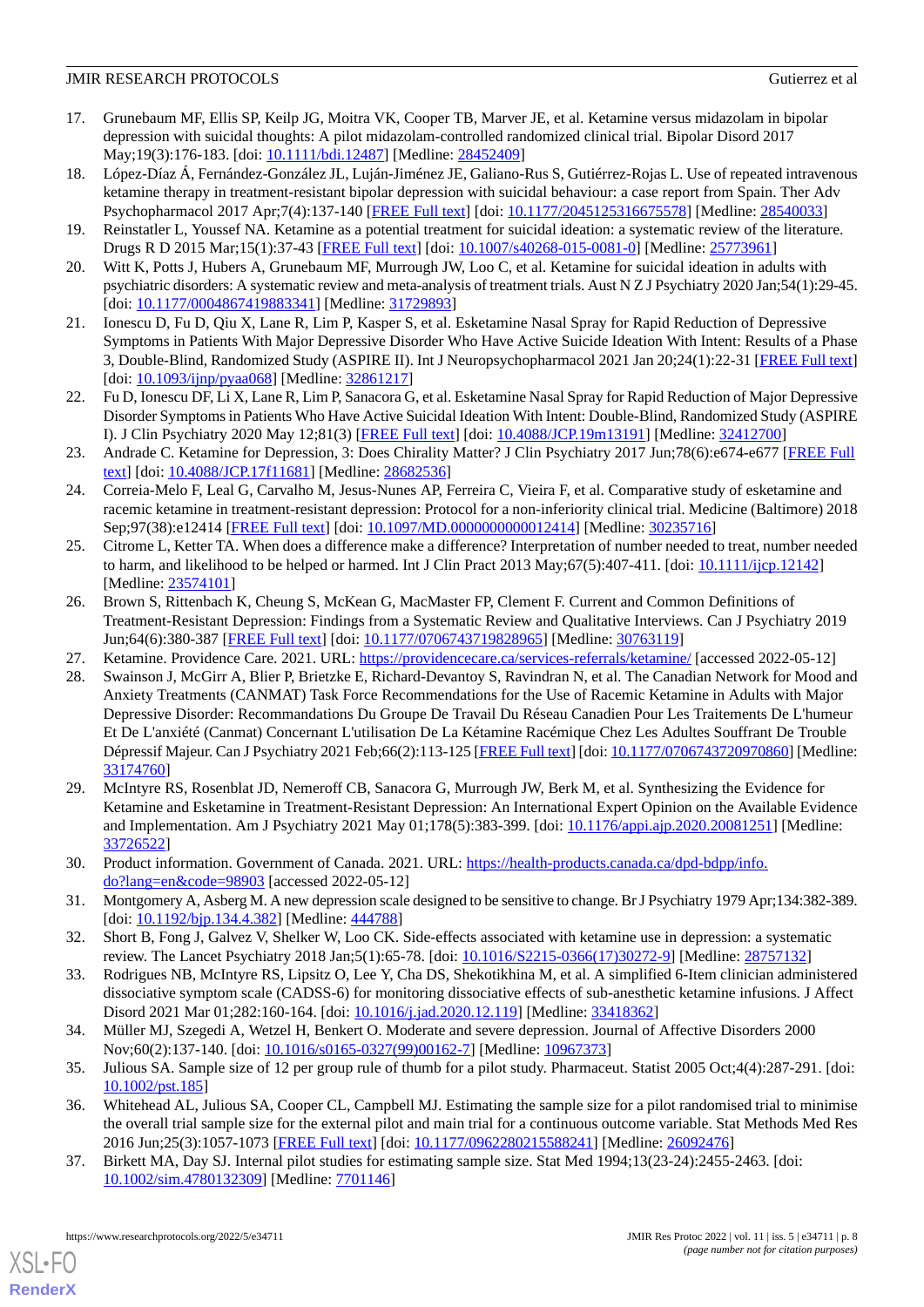- 38. Kieser M, Wassmer G. On the Use of the Upper Confidence Limit for the Variance from a Pilot Sample for Sample Size Determination. Biom. J 1996;38(8):941-949. [doi: [10.1002/bimj.4710380806\]](http://dx.doi.org/10.1002/bimj.4710380806)
- <span id="page-8-0"></span>39. Sim J, Lewis M. The size of a pilot study for a clinical trial should be calculated in relation to considerations of precision and efficiency. J Clin Epidemiol 2012 Mar;65(3):301-308. [doi: [10.1016/j.jclinepi.2011.07.011\]](http://dx.doi.org/10.1016/j.jclinepi.2011.07.011) [Medline: [22169081](http://www.ncbi.nlm.nih.gov/entrez/query.fcgi?cmd=Retrieve&db=PubMed&list_uids=22169081&dopt=Abstract)]
- 40. Teare MD, Dimairo M, Shephard N, Hayman A, Whitehead A, Walters SJ. Sample size requirements to estimate key design parameters from external pilot randomised controlled trials: a simulation study. Trials 2014 Jul 03;15:264 [[FREE Full text](https://trialsjournal.biomedcentral.com/articles/10.1186/1745-6215-15-264)] [doi: [10.1186/1745-6215-15-264](http://dx.doi.org/10.1186/1745-6215-15-264)] [Medline: [24993581\]](http://www.ncbi.nlm.nih.gov/entrez/query.fcgi?cmd=Retrieve&db=PubMed&list_uids=24993581&dopt=Abstract)
- <span id="page-8-2"></span><span id="page-8-1"></span>41. Hölzel L, Härter M, Reese C, Kriston L. Risk factors for chronic depression--a systematic review. J Affect Disord 2011 Mar;129(1-3):1-13. [doi: [10.1016/j.jad.2010.03.025\]](http://dx.doi.org/10.1016/j.jad.2010.03.025) [Medline: [20488546\]](http://www.ncbi.nlm.nih.gov/entrez/query.fcgi?cmd=Retrieve&db=PubMed&list_uids=20488546&dopt=Abstract)
- <span id="page-8-3"></span>42. Schoevers R, Beekman A, Deeg D, Geerlings M, Jonker C, Van Tilburg W. Risk factors for depression in later life; results of a prospective community based study (AMSTEL). Journal of Affective Disorders 2000 Aug;59(2):127-137. [doi: [10.1016/s0165-0327\(99\)00124-x](http://dx.doi.org/10.1016/s0165-0327(99)00124-x)] [Medline: [10837881\]](http://www.ncbi.nlm.nih.gov/entrez/query.fcgi?cmd=Retrieve&db=PubMed&list_uids=10837881&dopt=Abstract)
- <span id="page-8-4"></span>43. Fava M, Freeman MP, Flynn M, Judge H, Hoeppner BB, Cusin C, et al. Double-blind, placebo-controlled, dose-ranging trial of intravenous ketamine as adjunctive therapy in treatment-resistant depression (TRD). Mol Psychiatry 2020 Jul;25(7):1592-1603 [[FREE Full text\]](http://europepmc.org/abstract/MED/30283029) [doi: [10.1038/s41380-018-0256-5](http://dx.doi.org/10.1038/s41380-018-0256-5)] [Medline: [30283029](http://www.ncbi.nlm.nih.gov/entrez/query.fcgi?cmd=Retrieve&db=PubMed&list_uids=30283029&dopt=Abstract)]
- <span id="page-8-5"></span>44. FDA label SPRAVATO. US Food and Drug Administration. 2019. URL: [https://www.accessdata.fda.gov/drugsatfda\\_docs/](https://www.accessdata.fda.gov/drugsatfda_docs/label/2019/211243lbl.pdf) [label/2019/211243lbl.pdf](https://www.accessdata.fda.gov/drugsatfda_docs/label/2019/211243lbl.pdf) [accessed 2022-05-13]
- <span id="page-8-6"></span>45. SPRAVATO® Prescribing Information. Janssen Pharmaceuticals Inc. 2020. URL: [https://www.janssenlabels.com/](https://www.janssenlabels.com/package-insert/product-monograph/prescribing-information/SPRAVATO-pi.pdf) [package-insert/product-monograph/prescribing-information/SPRAVATO-pi.pdf](https://www.janssenlabels.com/package-insert/product-monograph/prescribing-information/SPRAVATO-pi.pdf) [accessed 2022-05-13]
- <span id="page-8-7"></span>46. Han Y, Chen J, Zou D, Zheng P, Li Q, Wang H, et al. Efficacy of ketamine in the rapid treatment of major depressive disorder: a meta-analysis of randomized, double-blind, placebo-controlled studies. Neuropsychiatr Dis Treat 2016;12:2859-2867 [\[FREE Full text\]](https://dx.doi.org/10.2147/NDT.S117146) [doi: [10.2147/NDT.S117146](http://dx.doi.org/10.2147/NDT.S117146)] [Medline: [27843321\]](http://www.ncbi.nlm.nih.gov/entrez/query.fcgi?cmd=Retrieve&db=PubMed&list_uids=27843321&dopt=Abstract)
- <span id="page-8-9"></span><span id="page-8-8"></span>47. Lakens D. Calculating and reporting effect sizes to facilitate cumulative science: a practical primer for t-tests and ANOVAs. Front Psychol 2013 Nov 26;4:863 [\[FREE Full text\]](https://doi.org/10.3389/fpsyg.2013.00863) [doi: [10.3389/fpsyg.2013.00863\]](http://dx.doi.org/10.3389/fpsyg.2013.00863) [Medline: [24324449](http://www.ncbi.nlm.nih.gov/entrez/query.fcgi?cmd=Retrieve&db=PubMed&list_uids=24324449&dopt=Abstract)]
- 48. Michiels S, Wason J. Overestimated treatment effects in randomised phase II trials: What's up doctor? Eur J Cancer 2019 Dec;123:116-117. [doi: [10.1016/j.ejca.2019.09.023](http://dx.doi.org/10.1016/j.ejca.2019.09.023)] [Medline: [31678769\]](http://www.ncbi.nlm.nih.gov/entrez/query.fcgi?cmd=Retrieve&db=PubMed&list_uids=31678769&dopt=Abstract)
- 49. CADTH Common Drug Review: CADTH Canadian Drug Expert Committee Recommendation. Canadian Agency for Drugs and Technologies in Health. 2020. URL: [https://tinyurl.com/43tna3xv](https://www.cadth.ca/sites/default/files/cdr/complete/SR0621%20Spravato%20-%20CDEC%20Final%20Recommendation%20December%2018%2C%202020_for%20posting.pdf) [accessed 2022-05-13]

## **Abbreviations**

**CADSS-6:** Simplified 6-Item Clinician Administered Dissociative Symptoms Scale **FDA:** US Food and Drug Administration **IN:** intranasal **IV:** intravenous **LCQ:** Likeability and Craving Questionnaire **LHH:** likelihood to be helped or harmed **MADRS:** Montgomery and Åsberg Depression Rating Scale **MDD:** major depressive disorder **NMDA:** N-methyl-D-aspartate **NNH:** number needed to harm **NNT:** number needed to treat **RR:** response rate **TRD:** treatment resistant depression

*Edited by T Leung; submitted 04.11.21; peer-reviewed by R Mpofu, V Gadicherla; comments to author 15.04.22; revised version received 19.04.22; accepted 26.04.22; published 23.05.22*

*Please cite as:*

*Gutierrez G, Rosenblat J, Hawken E, Swainson J, Vazquez G*

*Efficacy and Tolerability of Two Novel "Standard of Care" Treatments—Intranasal Esketamine Versus Intravenous Ketamine—for Treatment-Resistant Depression in Naturalistic Clinical Practice: Protocol for a Pilot Observational Study JMIR Res Protoc 2022;11(5):e34711*

*URL: <https://www.researchprotocols.org/2022/5/e34711>*

*doi: [10.2196/34711](http://dx.doi.org/10.2196/34711)*

*PMID:*